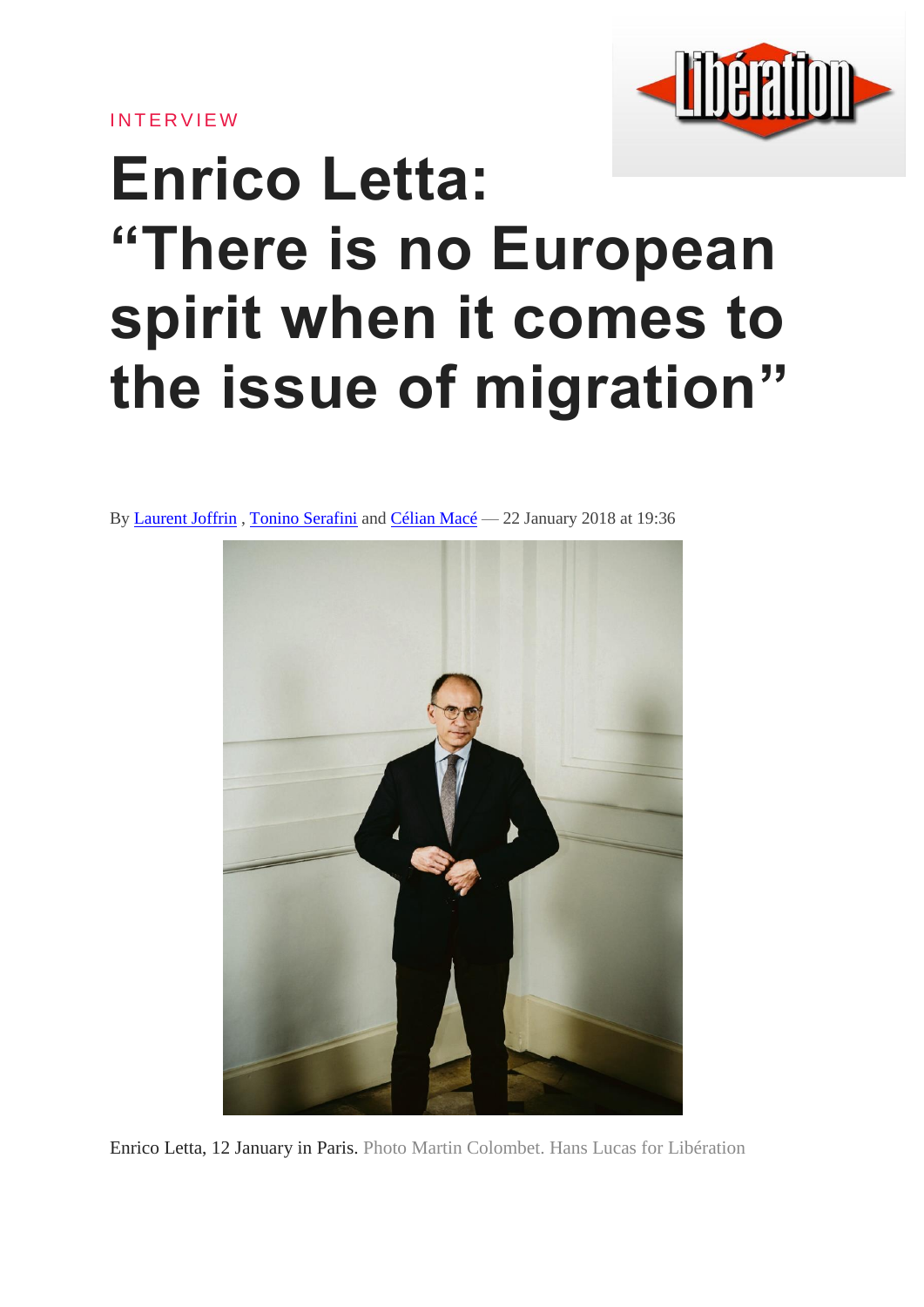# **The former Italian Prime Minister, who launched sea rescue operations in 2013, is calling for the European Union to move forward on the migration issue. He recommends a "new courageous attitude".**

 $\bullet$ 

Enrico Letta: "There is no European spirit when it comes to the issue of migration" Italian Prime Minister from April 2013 to February 2014, Enrico Letta is currently Dean of the Paris School of International Affairs (PSIA) at Sciences-Po and President of the Jacques Delors Institute. A committed European, he set up the "Mare Nostrum" operation in October 2013 to rescue refugees in the Mediterranean. He is calling for the European Union to make migration a priority issue. A theme which he also discusses in *Faire l'Europe dans un monde de brutes* (Fayard, 2017), written with Sébastien Maillard, Director of the Institute.

#### **Everywhere in Europe, States are taking measures to restrict the arrival of migrants. In France, a contested bill will be presented to the Parliament in February. Does this inward-looking attitude worry you?**

Things have changed significantly in Europe in the last five years. In October 2013, more than 600 people died when two vessels sank off Lampedusa and between Sicily and Malta, sparking great upset. These dramas opened up a window of opportunity to take action and enabled the government, of which I was leader, to launch Mare Nostrum, an operation which saved 100,000 people in the Mediterranean. Over the last five years in Italy, we have gone from this large-scale humanitarian operation to agreements with Libyan militias who undertake violent acts to prevent migrants from reaching Europe. Public opinion has become tense.

In 2011-2012, polls conducted in Italy revealed that migration was considered a priority by only 2% of people. Today, it is the leading concern for 35% of citizens polled!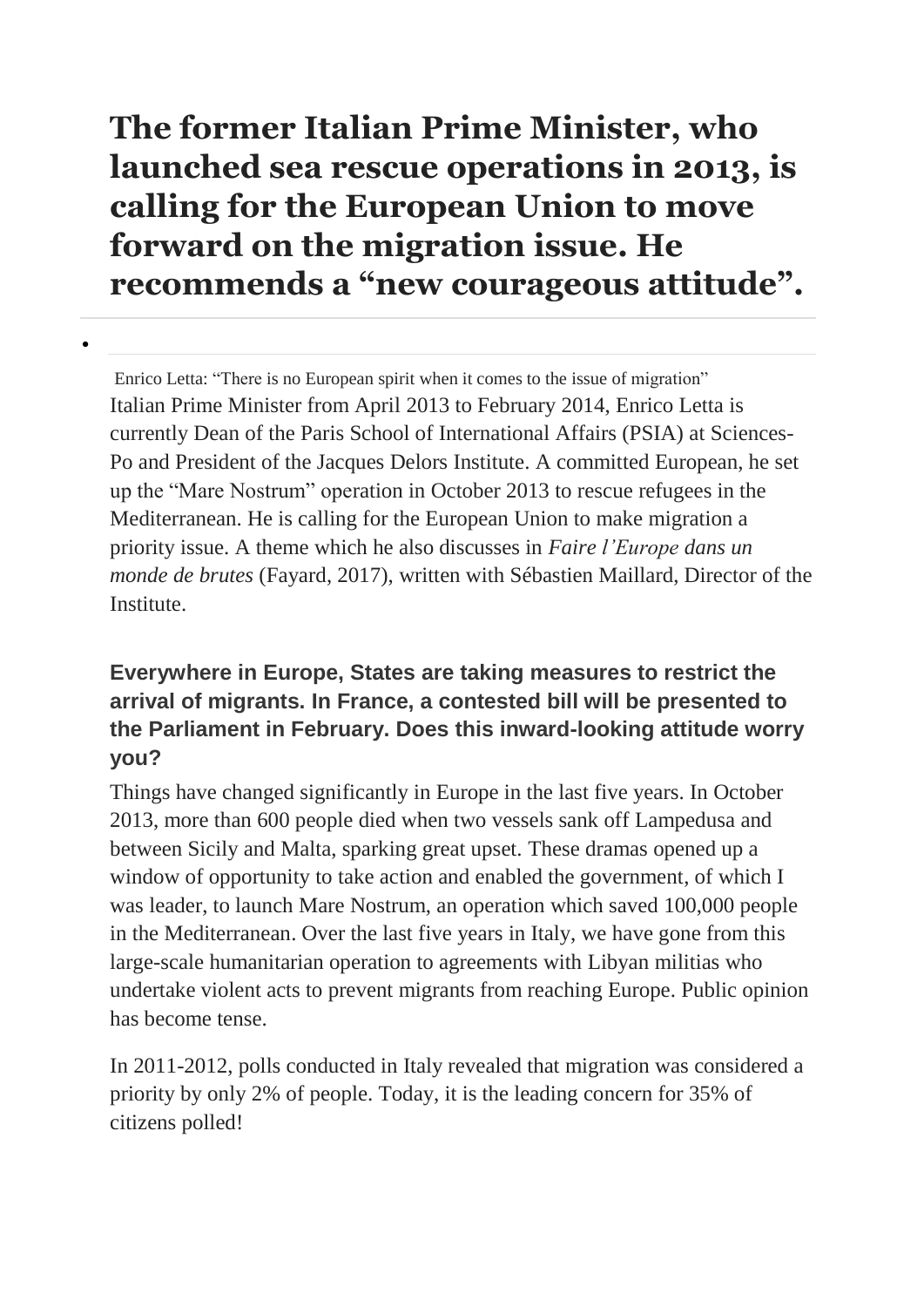Images of the "jungle" in Calais, of Lampedusa, of the assaults in Cologne, have had a major impact. People feel that States have lost control of the migration issue. Extremist parties are having a field day. They have come to power in Austria, and have won many seats at the German Bundestag. Brexit won over in the UK. The future of the European Union will be shaped by its response to the migration issue.

#### **What can be done to prevent the migration issue from causing the collapse of the EU?**

The issue must be considered in the opposite manner: instead of making migration a subject of division, Europe must rather use the issue to move its construction forward. It really is THE subject for which Europe must play a greater role. The First Vice-President of the European Commission should be the EU's "Migration Correspondent".

Let us show the public that the refugee situation is not out of control. Whatever it takes, we need a new courageous attitude with regard to migration. The equivalent of what the President of the European Central Bank, Mario Draghi, did in 2012 for the economic and financial crisis, after four years of hesitation and buck-passing. A similar moment is needed in response to the refugee crisis. Five years ago, if we had organised things, if we had made humanitarian corridors based on the model recently created and funded by the Sant'Egidio community *[Editor's note: an NGO close to the Vatican]* and the Waldensian Church *[a small protestant movement in the North of Italy]* – which concerned 1000 refugees -, we would not have given Europeans this impression of chaos with one million refugees on the Balkan route.

We know, however, that 90% of illegal migrants arrive in Europe by plane, with tourist visas. Yet it is the migrants who arrive on our shores after crossing the sea who spark emotion. Boats give an impression of invasion.

# **The more military Operation Sophia replaced Mare Nostrum in the Mediterranean. Has it proved satisfactory?**

When Mare Nostrum was blocked for political and electoral reasons (it was insinuated in Italy that the operation created an appeal to migrants), the arrivals continued. Even today, I am criticised by Italian populist parties who label me as "*the one who invited the migrants*". Mare Nostrum being pulled was a disaster. There was nothing else in place. Sophia is something, but it is insufficient. I am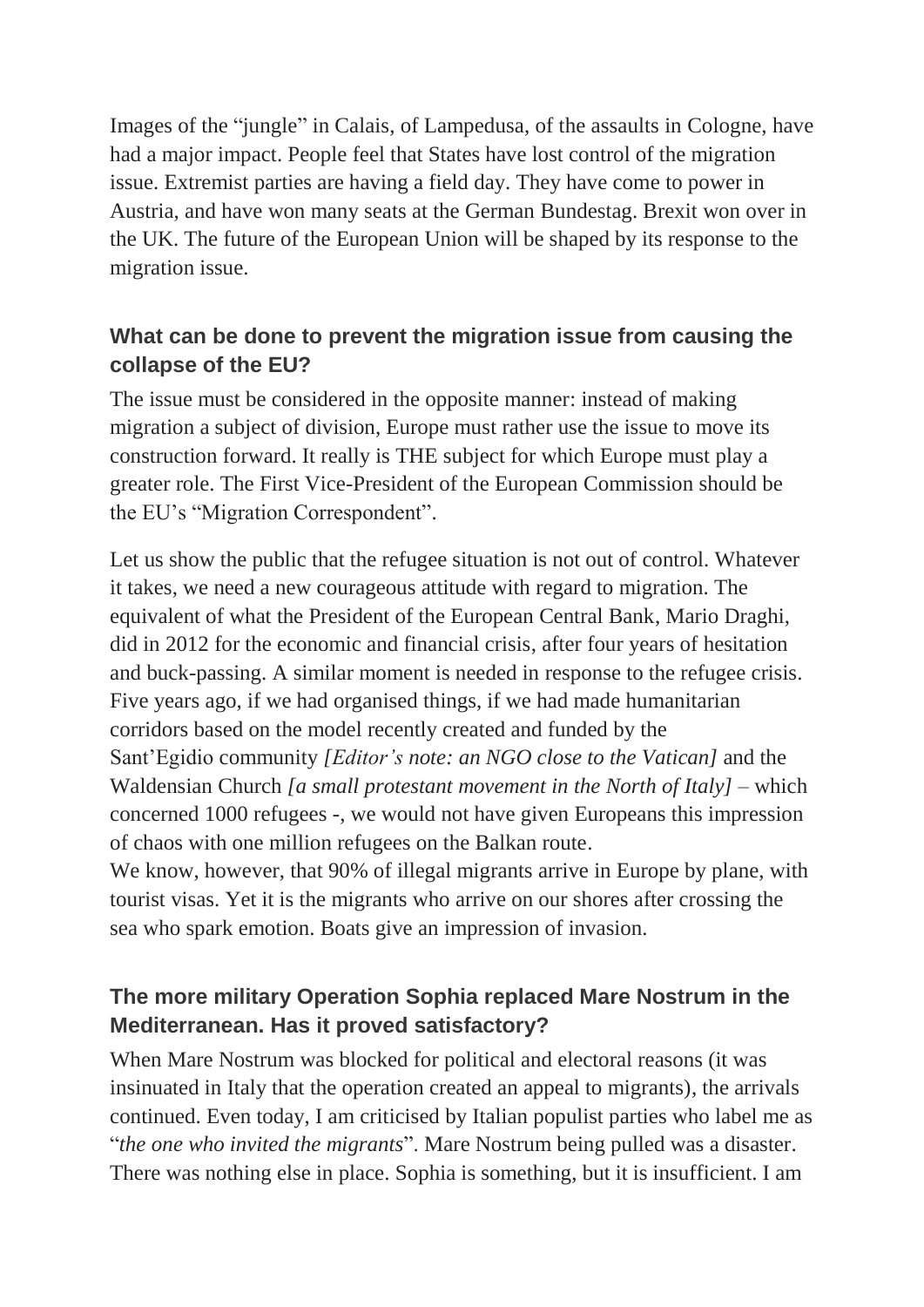calling for a "Sophia++". We are the wealthiest continent on the planet, so we can provide European funding for sea rescue operations. We must do this, no excuses. European values are at stake.

#### **What must be changed within the EU with regard to the reception of refugees?**

I oppose the key principle of the Dublin Regulation which states that refugees must submit their asylum application in the first country by which they enter the EU. The countries of arrival *[Editor's note: Italy, Greece]* are thereby saddled with the responsibility of the migrants. Yet migrants do not wish to stay in these countries; they want to travel north.

This imbalance dictated by geography is a source of disagreement between States. Countries in the north criticise countries in the south for not doing their job to restrict migrants. Southern countries decry that northern countries are shirking their responsibilities and pushing them on to them.

My experience as Prime Minister is full of bitterness on this issue. When the Lampedusa sinking occurred, I sought European solidarity to set up Mare Nostrum. I was told that it was "*an Italian problem".* I told our European partners: "*If you leave me to face this issue alone, you will also suffer the consequences".* The problem did of course become European when refugees opened the Balkan route.

#### **What would be an alternative to the Dublin Regulation?**

We must first of all adopt a system which gives migrants the choice of country in which they wish to apply for asylum. This choice would be based on family reasons: "*I want to go to such a country because my brother, a cousin, an uncle already lives there".* Those who do not have family in a country would be distributed fairly across Member States. Then we have the issue of unaccompanied minors. A European task force must be created to deal with this aspect. Lastly, strict checks must be in place to ensure that those entering the EU do not have links to terrorist organisations.

#### **EU Member States talk about hosting refugees but never about economic migrants…**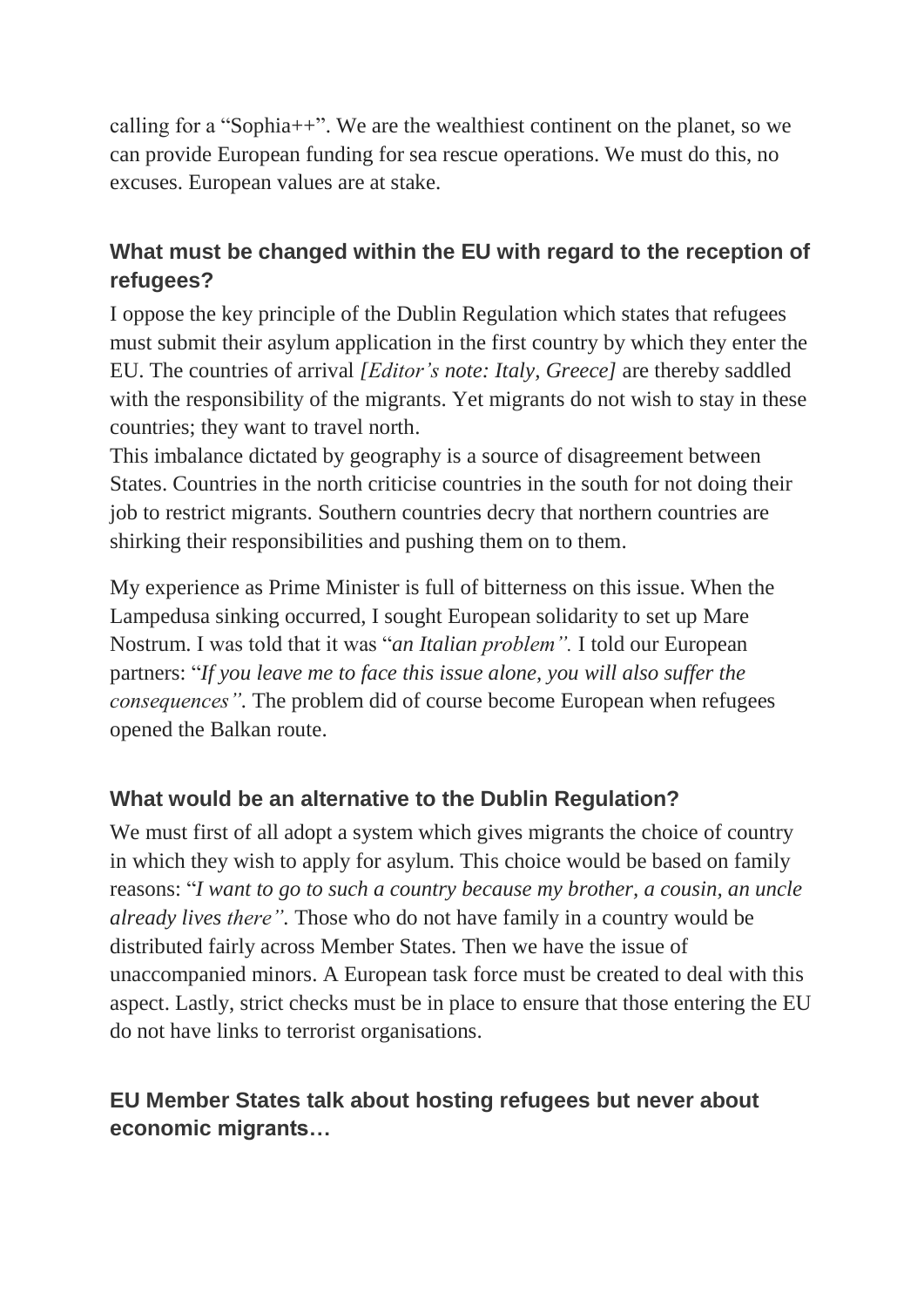These are two separate issues. One of the reasons why Europe has failed in this respect is that it has unsuccessfully made the distinction. At the end of the first migration wave in Germany in 2015, people spoke about Syrians, but in practice, there were also many Kosovars, Albanians, Moldovans, who were not entitled to asylum. This ultimately made the system break down.

The distinction is also important for political reasons. Half of the refugees who arrived in Europe in the last three years are there due to the West's failed wars: Afghanistan, Iraq and Syria. We understand Europe's and the West's responsibility to migrants coming from these countries.

#### **What can be done about migrants who apply for asylum but are rejected?**

They must naturally be treated as economic migrants. The real problem is that there are only two ways to access Europe: asylum or illegal entry. All migrants attempt to enter as asylum seekers, and become illegal immigrants if their applications are rejected.

#### **Are you calling for a third avenue, of legal access for economic migrants?**

Absolutely. With quotas. As regards the issue of economic migrants, I have always championed a Canadian-style policy, namely that visas are issued according to a nationality distribution system. In Canada, the idea is to select a great number of countries of origin, but with small quotas, which brings about improved integration.

#### **Would these quotas be calculated in accordance with the economic demand in host countries?**

This would have to be debated by Member States. Unfortunately, Europe is not ready for this. Rather, it is governed by fear. Such considerations must be regarded in the medium or long term yet must be kept in mind. If in the next five years the EU has not come to a clear decision on these issues, anti-migrant populism will win.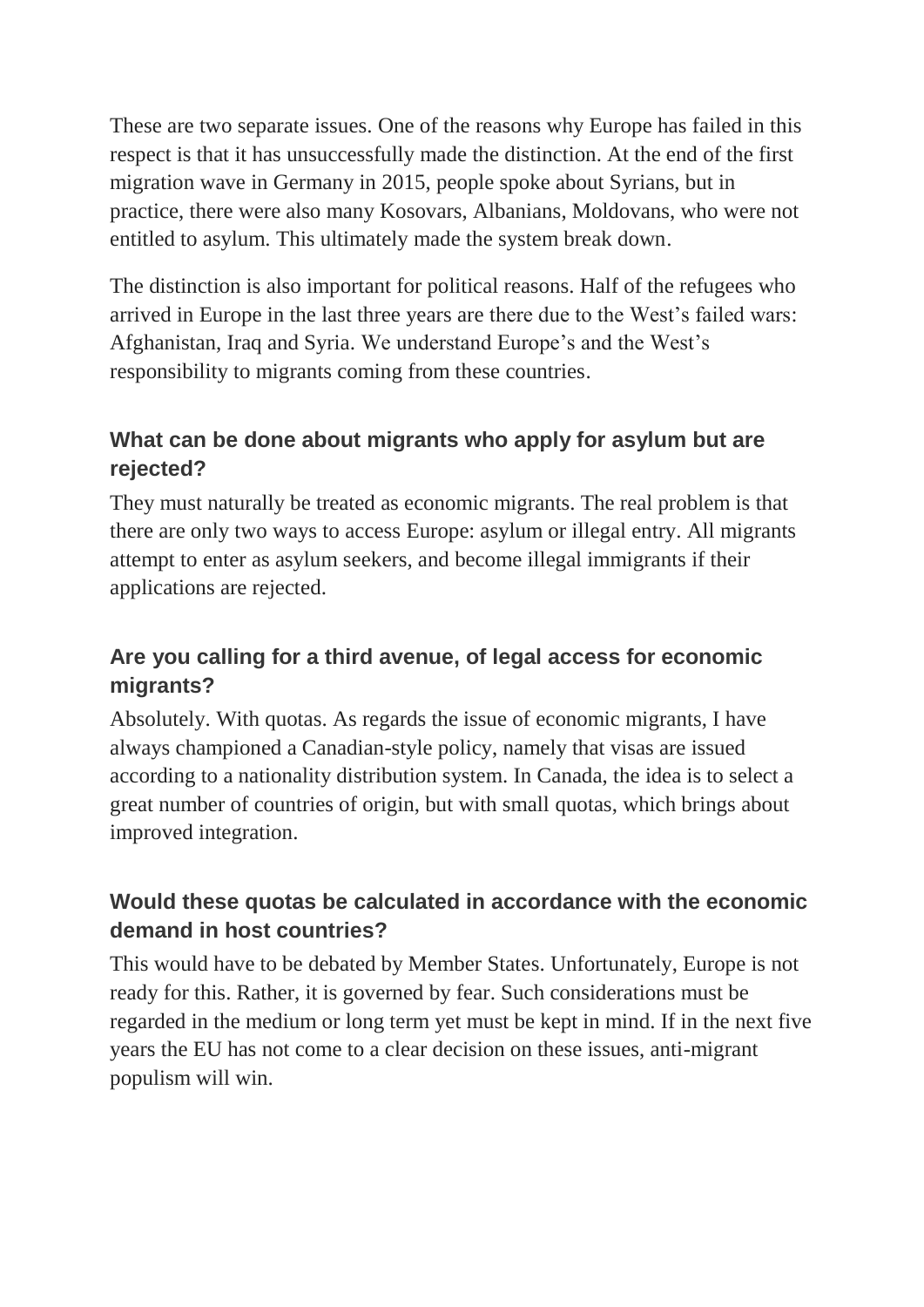#### **Most Eastern European Member States refuse to host any migrants. To move forward with a European immigration policy, will this require a two-speed EU?**

We have realised that while we thought that the European spirit exists, it does not. On these issues, East and West, North and South do not think in the same way. We have pretended that this is not the case for fifteen years. The quota system was the wake-up call. When I saw how Poland supported Hungary in its refusal to host migrants, I was shocked: legally, it claimed the legitimacy of defending "*ethnic homogeneity*". None of Europe's founding countries would have ever imagined such an argument being put forward!

This goes further than a mere political dispute… There will naturally be a twospeed Europe. We cannot go on like this. We must convey the idea that Europe is not a solidarity supermarket, in which European structural funds can be used, while leaving the rest.

There is a second subject that has been completely underestimated: the weight of the past. The resettlement quota system was clumsily managed. In Eastern Europe, it was perceived in public opinion to echo the rhetoric of Moscow during the Soviet period, when they were obliged to host Ukrainians, Siberians, etc. It was easy for populist parties to say "*Brussels is like Moscow"*.

## **France has started to install hotspots in Niger and Chad to preassess the asylum applications of the most vulnerable refugees listed by the United Nations High Commissioner for Refugees. Are you in favour of this move?**

This cooperation with third countries, which prevents refugees from undertaking a dangerous journey, must become a European policy. Yet all this can only work if there are two parallel access routes: asylum and economic visa applications. Otherwise, only the illegal access avenue remains, which is specifically the avenue which stirs up negative public opinion.

# **To restrict migrants, Europeans are negotiating agreements with third countries, such as Turkey or some African nations. What is your opinion of this?**

I was very critical of the agreement with Ankara. The Turkish agreement is a case study in what not to do. We have struck deals with persons who should be shut out from managing a humanitarian crisis.